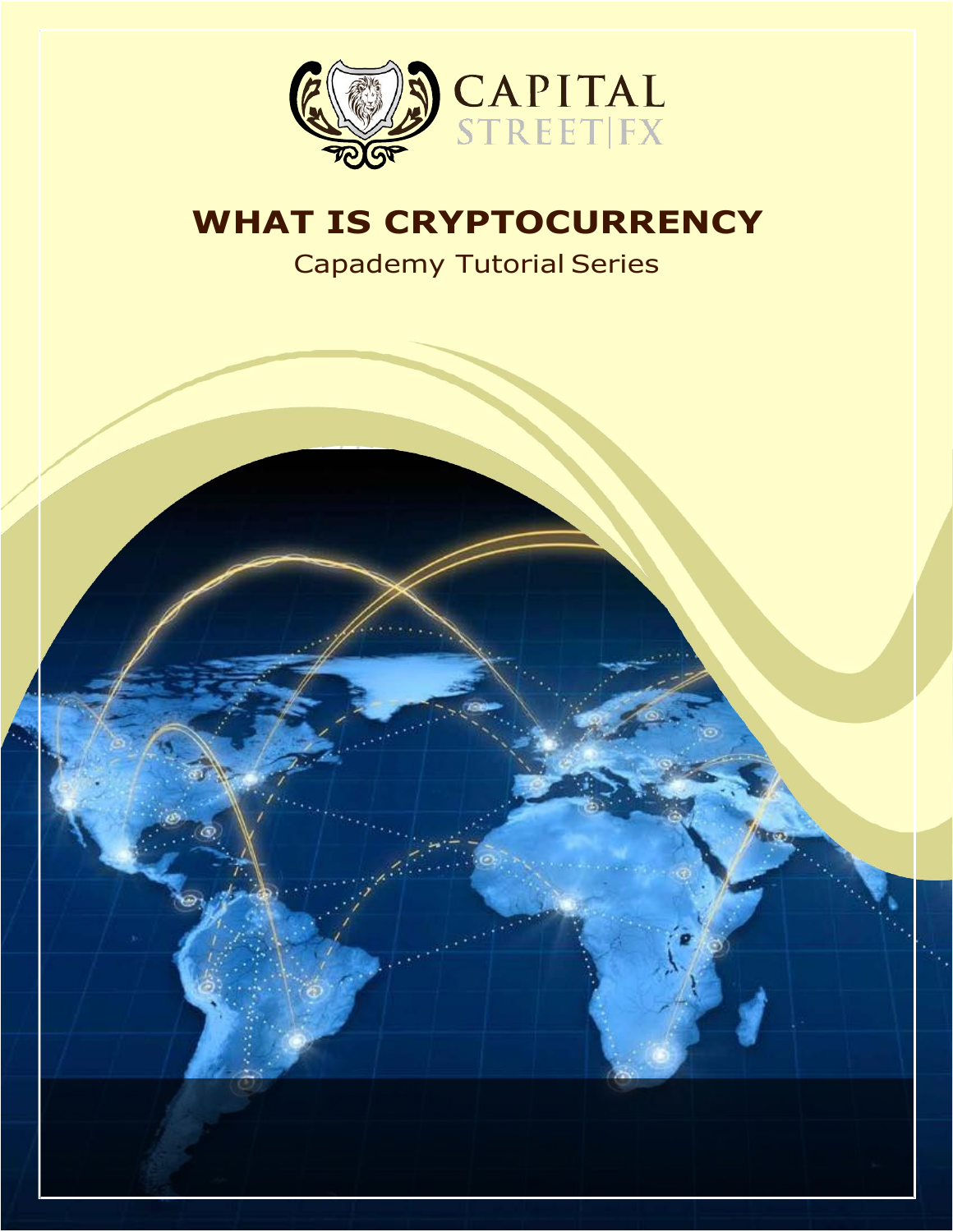Trading in Cryptocurrency CFDs is a way of speculating on the price movement without actually owning the underlying asset. The digital currency has become a popular financial instrument among the traders because of high volatility and high liquidity, which offers multiple opportunities to make a profit and also because it is becoming mainstream and a better-regulated market.

#### **What is Cryptocurrency?**

Cryptocurrency is a form of digital currency or virtual currency. These currencies are created by a process called cryptography. Yes these digital currencies also have monetary value but they not same as the fait currency. Let's have a look at the difference between the fait and Cryptocurrency.

The first and the most important difference is that crypto currency are decentralized currency and are not regulated by central bank or governments like fait currency which are printed and circulated by either central bank or government.

The fait currency has physical existence in form of paper note or coins while the digital currency is only a virtual and have no physical existence.

#### **Types of Cryptocurrencies**

With the development in technology space, many new digital currencies has been discovered and it is quite difficult to tell exact numbers of Cryptocurrencies but according to our current estimations there are around thousand Cryptocurrencies. Don't worry we will talk about only few popular ones.

#### **Bitcoin**

Bitcoin is a digital currency that was invented in 2008 by a group of unknown people using the name Satoshi Nakamoto. It is one of the most successful blockchain-based Cryptocurrencies in the world.

Bitcoin is the world's largest cryptocurrency by market capitalization. It is prevalent among traders who like volatile. Bitcoin has seen significant rallies and crashes since it started trading.

### **Ethereum**

It is an open-source, software platform based decentralized blockchain technology that act as digital currency. It is one of the few platforms that can also be used to launch other virtual currencies. Ether is the second-largest virtual currency based on market capitalization.

### **Ripple**

It is a technology that can be used both as a digital payment network and as a cryptocurrency (XRP) which underpins that network. It was launched in 2012 and was co-founded by Jed McCaleb and Chris Larsen. The cryptocurrency uses principles of the blockchain to facilitate faster, cheaper global payments for banks and other major financial institutions.

### **Why traders like Crypto trading?**

Now that we know about the most popular Cryptocurrencies, let us understand why traders like to trade cryptocurrency CFDs.

1. Leverage – leverage isa tool trade's use while trading Cryptocurrencies. It helps them to open a larger position without paying the upfront cost of the trade. It boost the profitability of traders.

2. Volatility – Cryptocurrencies are very volatile instrument. Because of its volatile nature it provides numerous opportunities to exploit. Considers these example to understand how volatile Cryptocurrencies Time frame January to august 2017

## Capital Street FX

Level 6, GFin Tower, 42 Hotel Street, Cybercity, Ebene 72201, Republic Of Mauritius Ph. No.-  $+1-949-335-4314$ , Mail Id- [support@capitalstreetfx.com](mailto:support@capitalstreetfx.com)